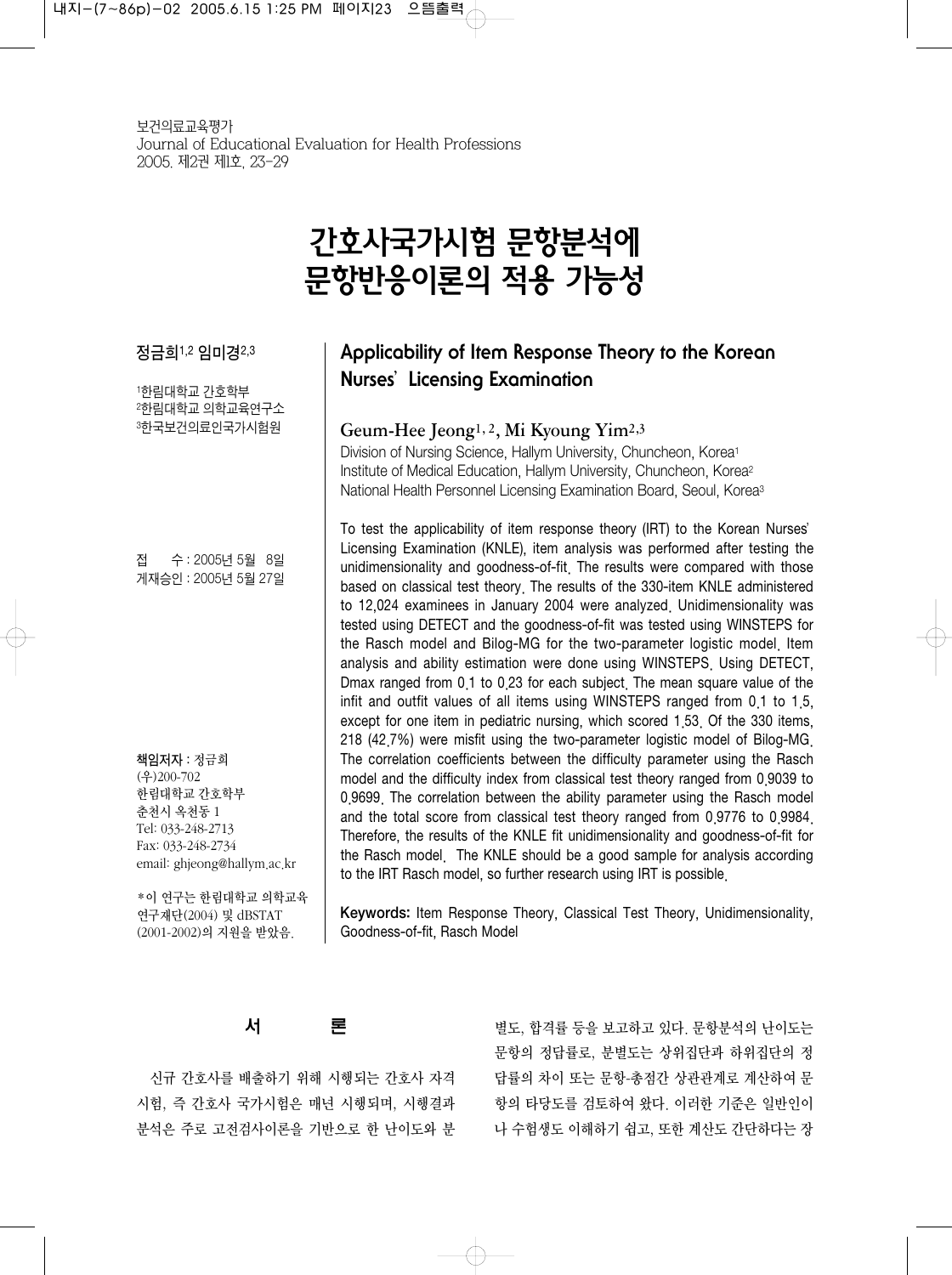점이 있다. 그러나, 고전검사이론에 의한 문항특성은 시 험을 치르는 집단의 능력에 영향을 받으며, 반대로 수험 생의 점수는 시험의 어렵고 쉬운 정도에 영향을 받기 때 문에 능력의 측정이 안정적이지 못하다는 단점이 있다. 이러한 고전검사이론의 약점을 보완하는 것이 문항반응 이론(Item Response Theory)이다[1]. 문항반응이론에 따르면 문항마다 고유의 특성이 있어 수험생의 집단이 바뀌더라도 문항의 특성은 바뀌지 않으므로 한 문항의 특성을 파악할 수 있다면 수험생의 능력 평가를 더 정확 하고 빠르게 할 수 있다는 장점이 있다. 문항반응이론 에 따른 분석은 1, 0으로 표시하는 이분 모형 자료를 로 지스틱모형으로 표현하는 수식 및 추정법에 대한 이해 가 필요하여 현장의 교원이나 학생이 이해하기에는 쉽 지 않아서 그 적용이 일반화되지 못하였으나, 요즘은 쉽 게 사용할 수 있는 풀그림(program)이 많이 나와서 분 석도 쉬어졌다[1].

문항반응이론은 문항특성의 불변성에 따라 도입하기 전에 몇 가지 가정이 필요하다. 일차원성 가정과 문항독 립성 가정이 성립하여야 하고, 또한 자료적합성을 검토 하여 문항반응이론에 적절한 자료인지를 검정하여야 한 다. 이런 면에서 도입하기에 복잡한 과정이 필요하나, 이런 문항반응이론에 적절한 자료라고 판단하면 추후 문항분석이나 능력모수 추정 및 셈틀이용적응검사 (computerized adaptive testing, 이하 적응검사)에 활 용할 수 있다는 장점이 있다[2]. 일차원성 가정이란, 하 나의 검사(시험)는 하나의 특성을 측정한다는 것을 말 한다[1]. 간호사시험은 간호사 직무수행에 필요한 능력 을 측정하는 것이지 다른 여타의 능력을 측정하는 것이 개입되어서는 곤란하다. 예를 들어, 수학이나 영어의 지 식이 간호사의 일상 업무에 필요한 이상의 수준으로 출 제된다면 그것은 간호사 직능에 대한 시험에 다른 차원 의 검사가 들어 온 것이므로 일차원이라고 볼 수가 없 다. 문항독립성은 어느 한 문항이 다른 문항의 풀이에 영향을 주어서는 안된다는 것으로[1], 이전에 푼 문항이 다음문항의 답을 암시하거나 해서는 안된다. 이러한 가 정은 내용적으로 검토할 수도 있지만 일차원성 가정을 검정하는 풀그림으로 사용할 수 있다. 한편, 문항반응이 론이 가정하는 모형에 의해 기대되는 수험생 반응과 실

제 자료에서 관찰되는 수험생 반응사이의 차이가 존재 하고, 이러한 모형과 자료간의 불일치되는 정도가 커질 때는 모형이나 자료에 대한 재검토가 필요하므로 적합 도(goodness-of- fit) 분석이 필요하다[3]. 적합도 분석 을 통해 모형의 적합성은 물론 수험생에 대한 진단, 문 항의 타당성을 확인할 수 있다. 자료의 적합성은 문항반 응이론으로 분석하는 풀그림에서 제공하는 통계치로 검 정한다.

이 연구에서는 여러 장점이 있는 문항반응이론을 간 호사 국가시험 결과분석에 적용해보고자 한다. 새로운 검사이론의 적용 가능성을 탐색하기 위하여, 2004년도 간호사 국가시험의 수험생 응답을 자료로 하여, 문항반 응이론을 도입하는 가정인 일차원성 가정 및 문항적합 성을 검정하고, 고전검사 이론 및 문항반응이론에 따른 문항분석 결과의 상관관계를 알아보고자 한다. 분석 결 과 간호사 국가시험자료가 문항반응이론을 적용하기에 적합하고, 문항분석과 수험생 능력추정의 결과가 기존 의 고전검사이론에 따른 결과와 상관관계를 유지한다면 앞으로 문항반응이론에 의한 문항분석, 수험생 능력추 정을 활성화할 수 있고 적응검사에서도 활용할 수 있을 것으로 기대한다. 이미 미국 간호사국가시험인 NCLEX-RN (National Council Licensure Examination for Registered Nurses)에서는 문항반응이론의 하나인 라 쉬모형(Rasch model)에 따른 적응검사를 시행하고 있 다[4]. 적응검사는 문항반응이론에 의한 능력추정을 기 본으로 하며, 많은 문제은행을 확보하고, 문항의 특성을 사전에 구하여야 하는 등 사전 준비가 많이 필요하나 한 번 시행하면 그 후에는 경제면이나 시간 면에서 효율이 높고, 또한 수험생의 능력을 더 빠르고 정확하게 측정할 수 있다는 장점이 있다. 따라서 문항반응이론을 이용하 여 문항분석을 수행하는 것은 앞으로 간호사 국가시험 에서 적응시험을 시도하는 데 필요한 일이기도 하다.

#### 재료 및 방법

연구 자료는 2004년도에 시행된 제44회 간호사국가 시험의 수험생 응답자료로서, 응시자 수는 12,024명이 었다. 간호사 국가시험은 8 개 과목으로 구성되어 있으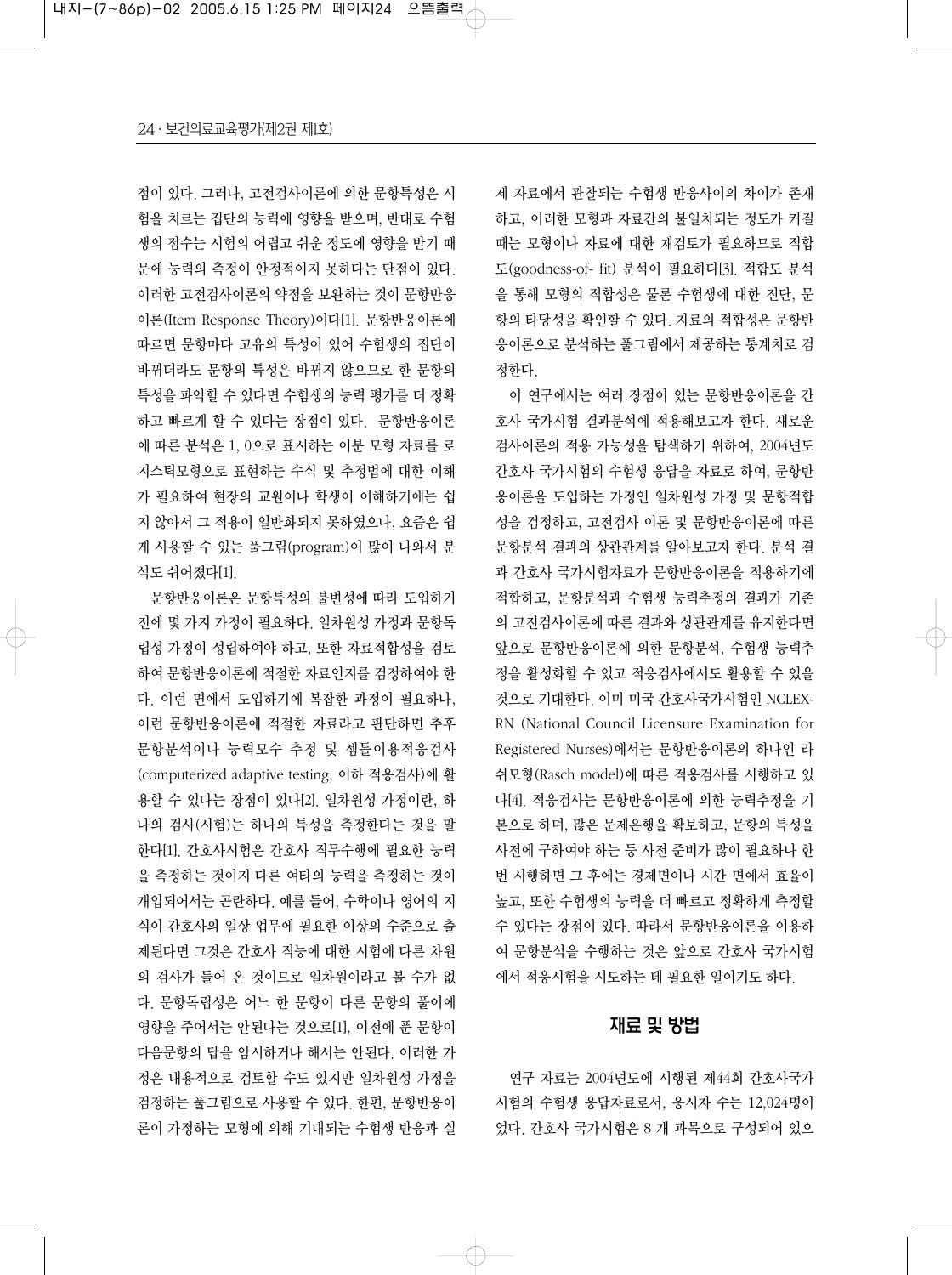며, 문항수는 간호행정 40, 성인간호 80, 기본간호 30, 아동간호 40, 지역사회 간호 40, 의료법 20, 정신간호 40, 모성간호 40으로 모두 330 문항이었다.

고전검사이론에 따른 문항분석에서 문항별 난이도는 정답률(정답을 한 응답자수/총 응답자수), 분별도는 문 항-총점간 상관계수로 구하였다[5]. 일차원성 가정 분 석에서는 면밀히 문항 내용을 살펴 목적에 맞는 지와 다 른 문항에 영향을 줄 문항이 있는 지를 관찰하고 공분산 방법인 DETECT를 이용하여 일차원성 가정을 검정하 였다[6]. DETECT를 이용하여 Dmax를 구하여 0.2 미만 이면 일차원성, 0.2 이상 0.4 미만이면 약한 다차원성, 0.8 이상이면 강한 다차원성으로 판정한다[6]. DETECT 가 수용할 수 있는 수험생수는 6,000명이 최대이므로 6,000명을 무작위적으로 추출(random sampling)하였 다. 통제 파일 설정에서 The minimum number of examinees per cell 은 20, The number of vectors to be mutated, 8, The maximum number of dimensions to run, 12로 설정하였다. 적합도 검정은 일모수 로지 스틱모형인 라쉬모형에 따른 문항모수 추정 풀그림인 Winsteps 를 각 과목별로 사용하여 적합하지 않은 문항 이 얼마나 있는 지 찾아보았다[7]. 문항의 적합도는 infit 과 outfit의 mean square 값이 0.5-1.5 사이면 모 수 측정에 기여할 수 있는 적합한 것으로 여겼다[8]. 라 쉬모형에 따른 문항모수 및 능력 모수 추과 검사정보함

수 그림은 모두 Winsteps를 이용하였다. 고전검사이론 및 문항반응이론에 따른 문항모수의 상관관계 및 점수 및 능력모수의 상관관계계수는 dBSTAT 4.0을 이용하 여 구하였다[9]. 각각의 과목을 또한 전체 과목을 하나의 검사로 통합한 뒤, Bilog-MG를 이용한 이모수 로지스 틱모형에 따른 적합도 검정을 시도하였다[10]. Bilog-MG 실행할 때, CALIBRATION 명령어는 모두 기본 값 을 사용하였다.

#### 결 과

고전검사이론에 따른 각 과목별 평균과 표준편차는 Table 1과 같다. 100점 만점 환산한 점수는 모성간호 66.5에서 정신간호 80.8 점의 범위를 나타냈고, 문항-총 점간 상관계수는 가장 낮은 지역사회간호가 0.223, 가 장 높은 의료법이 0.346을 나타냈다.

일차원성 가정 검정 결과 각 과목별 Dmax는 0.10에서 0.24의 범위이었고, r 값은 0.51에서 0.68의 범위였다 <Table2>.

일모수 Rasch 모형에서 적합도 검정 결과 전 과목에 서 Winsteps에서 분석한 infit 과 outfit의 mean square 값이 대부분이 0.5 와 1.5 사이지만, 아동간호 에서 한 문항이 outfit mean square 값이 1.53이었다. 전체 문항대비 부적합 문항 비율은 1/330 =0.3 % 이었

Table 1. Mean score and item total correlation (ITC) of the Korean Nurses'Licensing Examination in 2004

| Subject                  | No items | Mean(SD)  | % score | <b>ITC</b> |
|--------------------------|----------|-----------|---------|------------|
| Nursing Administration   | 40       | 24.8(4.4) | 62.0    | 0.259      |
| <b>Adult Nursing</b>     | 80       | 55.0(6.8) | 68.8    | 0.210      |
| Fundamental Nursing      | 30       | 21.7(3.1) | 72.3    | 0.264      |
| Child Nursing            | 40       | 28,5(3,5) | 71.2    | 0.237      |
| <b>Community Nursing</b> | 40       | 28.8(3.3) | 72.0    | 0.223      |
| Medical Law              | 20       | 13,7(2,6) | 68.5    | 0.346      |
| Psychiatric Nursing      | 40       | 32.3(3.3) | 80.8    | 0.251      |
| Maternal Nursing         | 40       | 26.6(4.1) | 66.5    | 0.248      |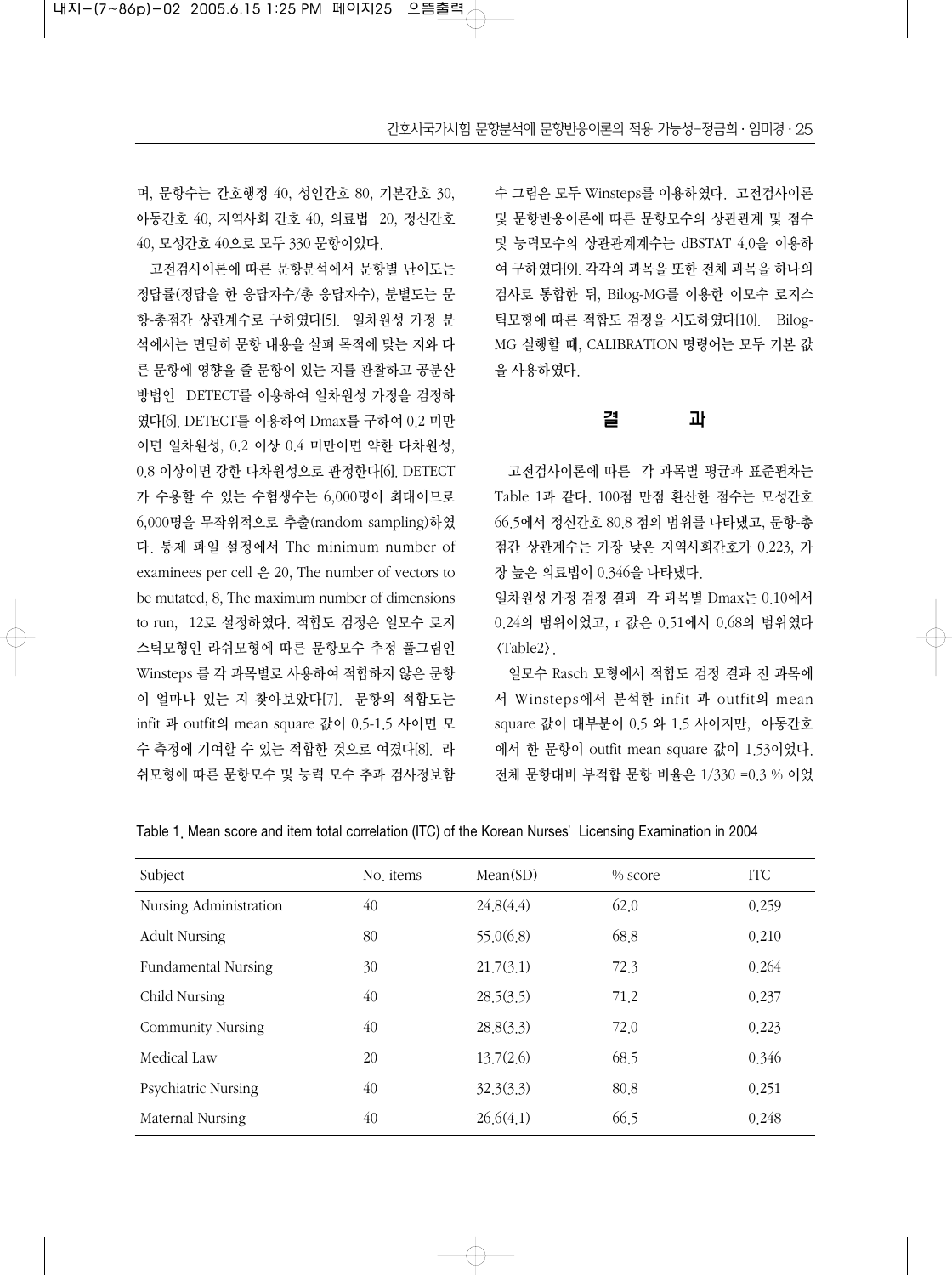| Subject                  | Dmax   | IDN index value | ratio r |
|--------------------------|--------|-----------------|---------|
| Nursing Administration   | 0.1698 | 0.4308          | 0.6359  |
| <b>Adult Nursing</b>     | 0.1140 | 0.3057          | 0.5198  |
| Fundamental Nursing      | 0.1703 | 0.4345          | 0.7410  |
| Child Nursing            | 0.1819 | 0.4615          | 0.7165  |
| <b>Community Nursing</b> | 0.1538 | 0.4026          | 0.6815  |
| Medical Law              | 0.2427 | 0.5158          | 0.7702  |
| Psychiatric Nursing      | 0.1078 | 0.3615          | 0.6601  |
| Marernal Nursing         | 0.1627 | 0.4103          | 0.6740  |

Table 2. Unidimensionality test of the Korean Nurses'Licensing Examination in 2004

다. 그러나, Bilog-MG로 과목별로 이모수 로지스틱모 형에 대한 적합도 검정을 시행한 결과 *x*<sup>2</sup> 검정에서 부적 합문항은 p<0.01을 기준으로 하면 218문항이 부적합하 였다(42.7%). 전체 문항을 합쳐서 부적합 문항을 보았 을 때는 p<0.01을 기준으로 하면 부적합문항이 92 개이 었다(27.9%).

고전검사이론의 문항 난이도(정답을 한 응답자수/총

Table 3. Spearman's correlation coefficients between difficulty index by classical test theory and difficulty parameter estimated by Rasch model in obtained from each subject of the Korean Nurses' Licensing Examination in 2004

| Subject                  | r         | p value |
|--------------------------|-----------|---------|
| Nursing Administration   | $-0.9699$ | 0.0000  |
| <b>Adult Nursing</b>     | $-0.9486$ | 0.0000  |
| Fundamental Nursing      | $-0.9587$ | 0.0000  |
| Child Nursing            | $-0.9516$ | 0.0000  |
| <b>Community Nursing</b> | $-0.9672$ | 0.0000  |
| Medical Law              | $-0.9636$ | 0.0000  |
| Psychiatric Nursing      | $-0.9039$ | 0.0000  |
| Maternal Nursing         | $-0.9366$ | 0.0000  |

응답자수)와 라쉬모형에 따른 문항반응이론의 난이도 지수와의 과목별 적률 상관계수는 -0.9039 에서-0.9699 사이의 값을 보였다<Table 3>. 고전검사이론에 따른 난이도의 분포를 보면 0.9 이상인 문항이 가장 많았고 그 다음 0.8~0.9 사이 순으로 난이도가 높은 것(쉬운 문 항)이 많았고 낮은 문항(어려운 문항)이 적었다<Fig. 1>. 고전검사이론의 분별도를 나타내는 문항-총점간 상 관계수의 분포는 0.2~03. 사이가 가장 많았다 <Fig. 2>. 문항반응이론에 따른 난이도지수는 -1에서 1 까지의 문 항이 가장 많아서 쉬운 문항이 많았음을 알 수 있다  $\langle$ Fig. 3 $\rangle$ .



Fig. 1. Distribution of the item difficulty of the 44th Korean Nurses'License Examination (2004) based on the classical test theory.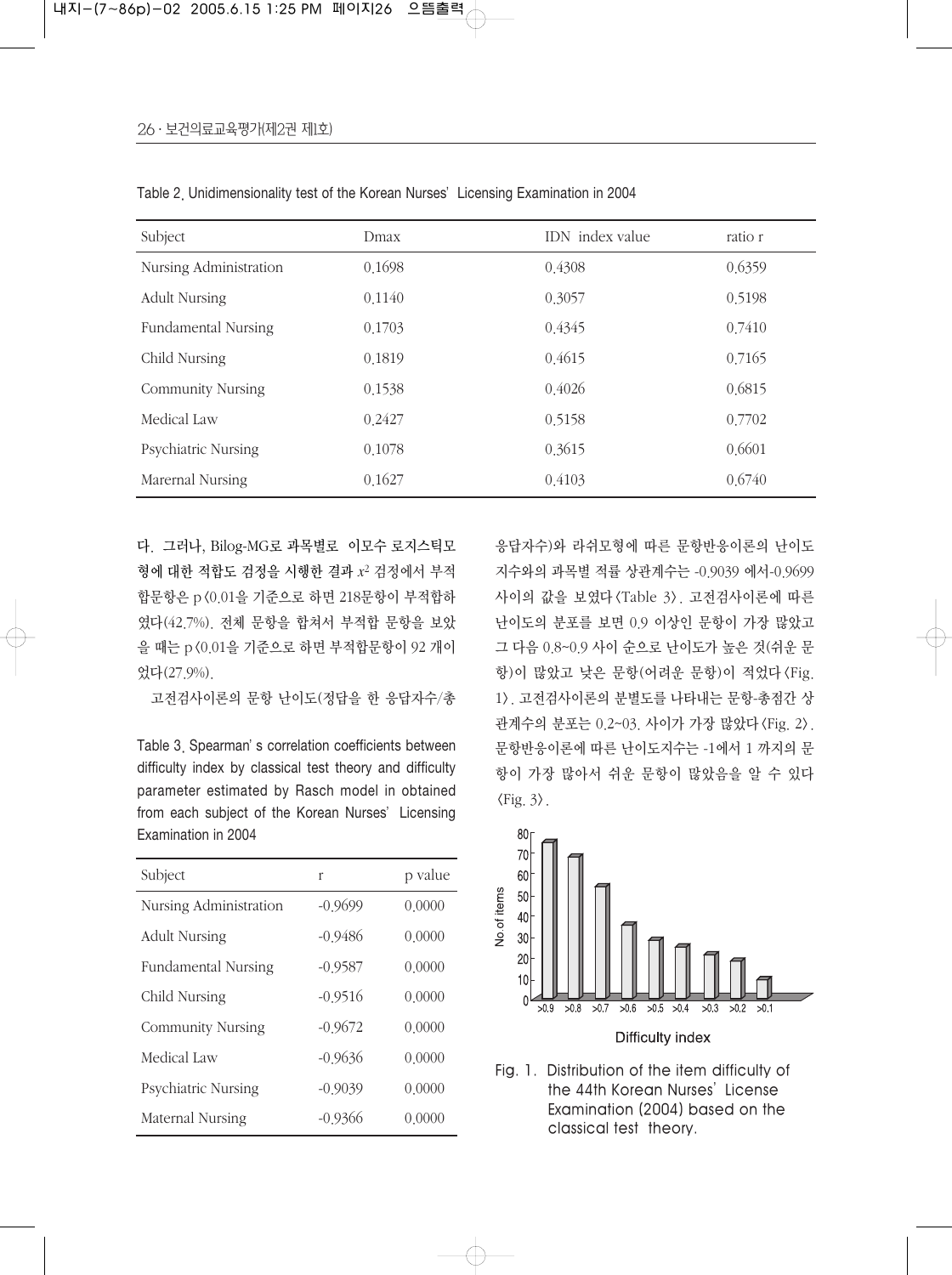

Fig. 2. Distribution of the item total correlation in the 44th Korean Nurses'Licensing Examination (2004) based on the classical test theory.



Difficulty parameter

Fig. 3. Distribution of the difficulty parameter of the 44th Korean Nurses'License Examination (2004) based on the Rasch model item response theory estimated by Winsteps.

고전검사이론에 따른 수험생의 총점과 문항반응이론 에 따른 수험생의 능력 모수 사이의 상관관계를 보면 라 쉬모형에 따라 추정한 것은 각 과목별로 0.9852에서 0.9984로 모두 유의하게 높은 상관을 보였다<Table  $4$ .

Winsteps를 이용하여 간호사 국가시험의 각 과목별 검사정보함수를 그린 결과, 검사정보함수의 형태는 모 든 과목에서 유사한 모양으로 나타났는데, 검사정보함 Table 4. Pearson's correlation coefficients between total score by classical test theory and ability parameter(theta) estimated by Rasch model obtained from each subject of the Korean Nurses' Licensing Examination in 2004

| Subject                  | r      | p value |
|--------------------------|--------|---------|
| Nursing Administration   | 0.9984 | 0.0000  |
| <b>Adult Nursing</b>     | 0.9970 | 0.0000  |
| Fundamental Nursing      | 0.9872 | 0,0000  |
| Child Nursing            | 0.9927 | 0.0000  |
| <b>Community Nursing</b> | 0.9919 | 0.0000  |
| Medical Law              | 0.9852 | 0.0000  |
| Psychiatric Nursing      | 0.9776 | 0,0000  |
| Maternal Nursing         | 0.9953 | 0.0000  |

수에서 정규 분포 집단의 평균은 0.00, 표준편차를 1.00 로 할 때 최대정보(Maximum information)는 수험생 능력의 평균보다 낮은 수준에서 최대값을 가지는 것으 로 나타났다. 성인간호 과목의 검사정보함수를 예로 들 면 최대정보함수는 <Fig. 4>와 같으며 이 과목의 수험 생 능력모수의 평균은 1.14, 표준편차 0.54이었으므로 최대 정보는 능력모수 평균보다 낮은 값인 0 에서 나타 났다. 다른 과목에서도 유사한 모습을 보였다.



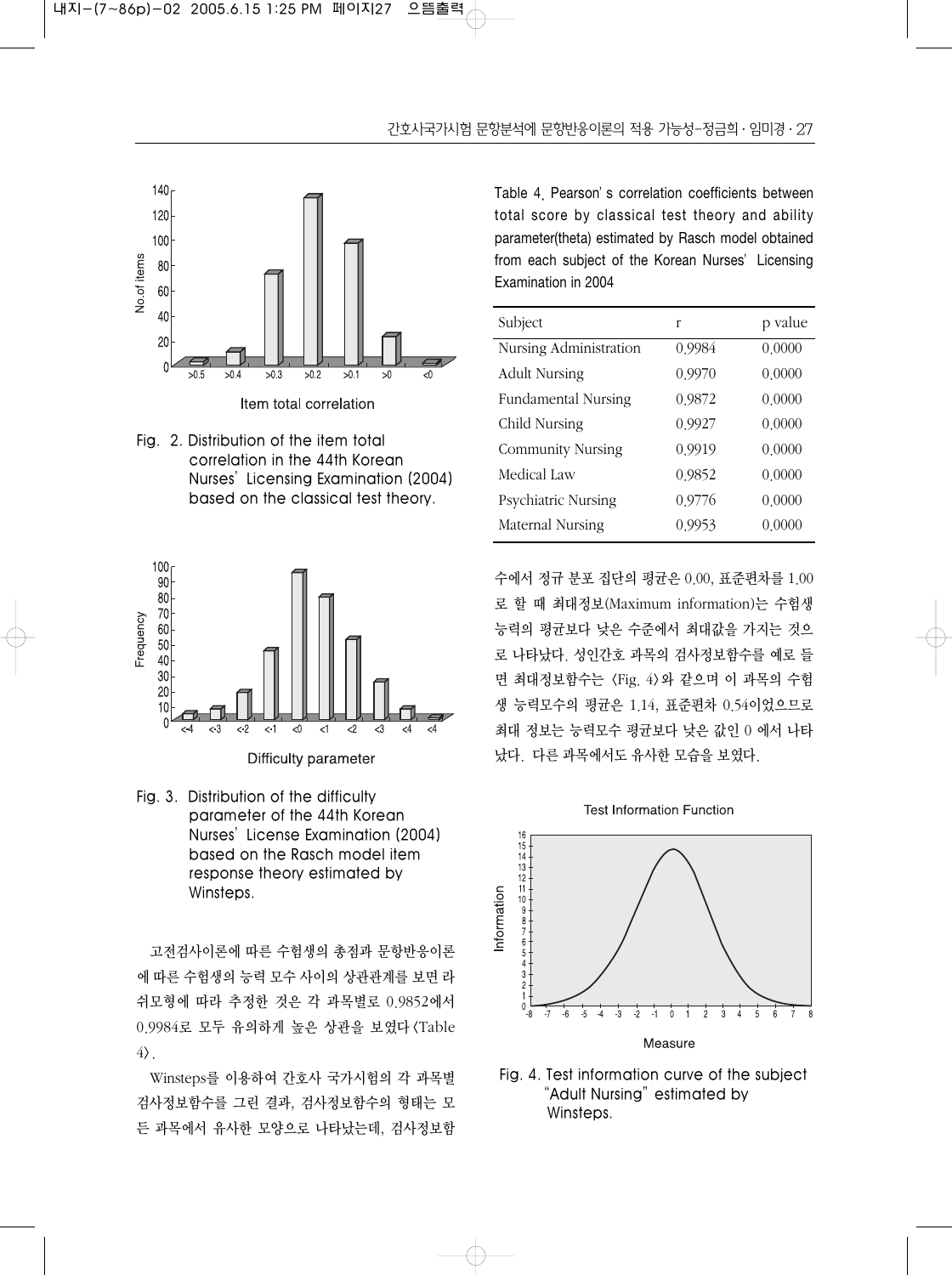## 고 찰

위와 같은 결과는 간호사국가시험이 일차원성 가정 을 충족하고, 또한 문항적합성이 있어 일모수 라쉬모형 에 따른 문항반응이론을 도입할 수 있는 자료임을 보여 준다. 의료법이 Dmax 가 0.2427 이었고 나머지는 모 두 0.2. 이하로 0.1에 가까운 값을 보였다(Table 2). 일 차원성 가정은 이 DETECT 이외에도 DIMTEST 등 여 러 가지 방법이 있으나 모두 공분산 분석을 시도하여 공분산이 적은 것을 확인하는 작업이다.

문항 적합도는 라쉬모형에서는 INFIT 이나 OUTFIT 의 mean square 값이 0.5 에서 1.5사이면 적합 문항으 로 보는 데 한 문항을 제외하고는 모두 이 수치 안에 있 어 대부분 적합한 것으로 볼 수 있다. 이 문항 적합도는 어느 문항이 문항반응이론 모형에 잘 부합하는지를 보 여 주는 것으로 이 적합도에 맞지 않는 문항은 문항의 타당도가 의심되므로 사전에 점검하여 삭제하거나 수정 하고 시행하는 것이 바람직하다. Winsteps로 산출한 라쉬모형에 의한 분석 결과에서는 부적합 문항이 한 개 발생한데 반하여, Bilog-MG로 산출한 이모수 모형에서 는 42.7%이 부적합 문항으로 나왔다. 이것은 부적합한 문항의 비율이 15 % 이상이면 부적합한 문항점수가 검 사점수의 타당도에 영향을 미칠수 있다는 시뮬레이션 연구결과와 비교하면 높은 비율이다[11]. 원인은 우선 이 시험 문항의 변별도가 양호하지 않기 때문이거나 일 반적으로 IRT 모수추정에서 난이도와 능력의 추정보다 는 변별도와 추측도의 추정이 더 어렵다는 점 때문에 변 별도를 고려한 모형에서 적합도가 좋지 않게 나온 것으 로 추측하여 볼 수 있다[12]. 또한 Bilog-MG에서 x2 검 정은 사례수가 많으면 영가설을 기각하기 쉽기 때문에 이러한 통계적 특성의 영향도 있을 것이다. 따라서 이 적합도 검정에서 Bilog-MG와 Winsteps의 차이가 단지 모형의 차이인지에 대해서는 더 연구할 필요가 있기는 하지만, 이상의 결과로부터 이 시험의 응답 자료에는 난 이도만을 고려한 라쉬모형을 적용하는 것이 더 적합할 것으로 유추할 수 있다.

고전검사이론에 의한 문항모수와 문항반응이론에 의 한 문항모수의 상관관계를 비교하는 것은 두 결과의 상

호호환성을 알아보는데 중요한 작업이다. 고전검사이론 의 문항특성과 수험생 능력이 서로 영향을 받으며 안정 적이지 못하다는 단점을 가진다고는 하였으나, 이것은 사례수가 작을 때 크게 문제되는 것이지 사례수가 크고 집단의 능력분포가 다양할 때에는 변동의 정도가 크지 않다. 따라서 문항반응이론에 의한 결과가 더 정확하다 하더라도 어느 정도 유사성은 있을 것으로 예측된다. 실 제로 문항의 난이도의 상관계수는 정신간호와 아동간호 를 제외하고 모두 0.9 이상으로 높은 상관을 나타냈다 <Table 3>. 능력모수와 점수 사이의 상관은 능력모수 를 그동안 익숙하게 사용한 총점에 대체할 수 있는지를 보는 지표로, 능력모수 사용을 설명하기에 좋은 결과인 데 라쉬 모형에서 추정한 능력모수와 총점은 상관이 전 과목에서 0.97 이상으로 높았다<Table 4>. 고전검사이 론에 따른 문항분석 결과 난이도는 0.7 이상의 쉬운 문 항이 많았다<Fig. 1>. 또한 문항-총점간 상관계수는 0.2~0.3 사이가 많아 중간 정도의 분별도를 보이는 문 항이 많았다 〈Fig. 2〉. 문항반응이론에 따른 난이도지수 분포를 살펴보면 음수의 절대값이 큰 값으로 갈수록 가 장 쉬운 문항이고 양수의 큰 값으로 갈수록 어려운 문항 인데, -1에서 1 까지의 문항이 다수를 차지하여 역시 쉬 운 문항이 많은 것을 알 수 있었다. 난이도가 2가 넘는 어려운 문항도 32개가 있어 이 결과는 고전검사이론에 서도 정답률이 매우 낮은 문항들이 존재한다는 결과와 상관이 있음을 알 수 있다<Fig. 1, 3>.

한편 흥미로운 점은 간호사 국가시험 과목을 모두 합 쳐 한 과목으로 보았을 때는 문항적합도에 벗어나는 문 항 수가 218개(42.7%)에서 92개(27.9%)로 감소하는 현 상이었다. 이모수 로지스틱모형으로 분석할 때, 문항적 합도가 라쉬모형으로 분석할 때 보다 떨어지지만 과목 을 모두 합쳤을 때는 부적합 문항이 감소하는 것을 보 면, 통합과목으로 간주하면 이모수 로지스틱모형의 적 합성이 향상될 수도 있을 것으로 추측하며, 앞으로 이모 수 로지스틱모형 또는 삼모수 로지스틱모형의 도입도 고려해볼만 하다.

검사가 어떤 능력수준의 수험생들에게 가장 오차없 이 정확한 능력추정을 하는지를 알려주는 지표인 검사 정보함수는 수험생 능력이 0에서 최대값을 갖는 뾰족한